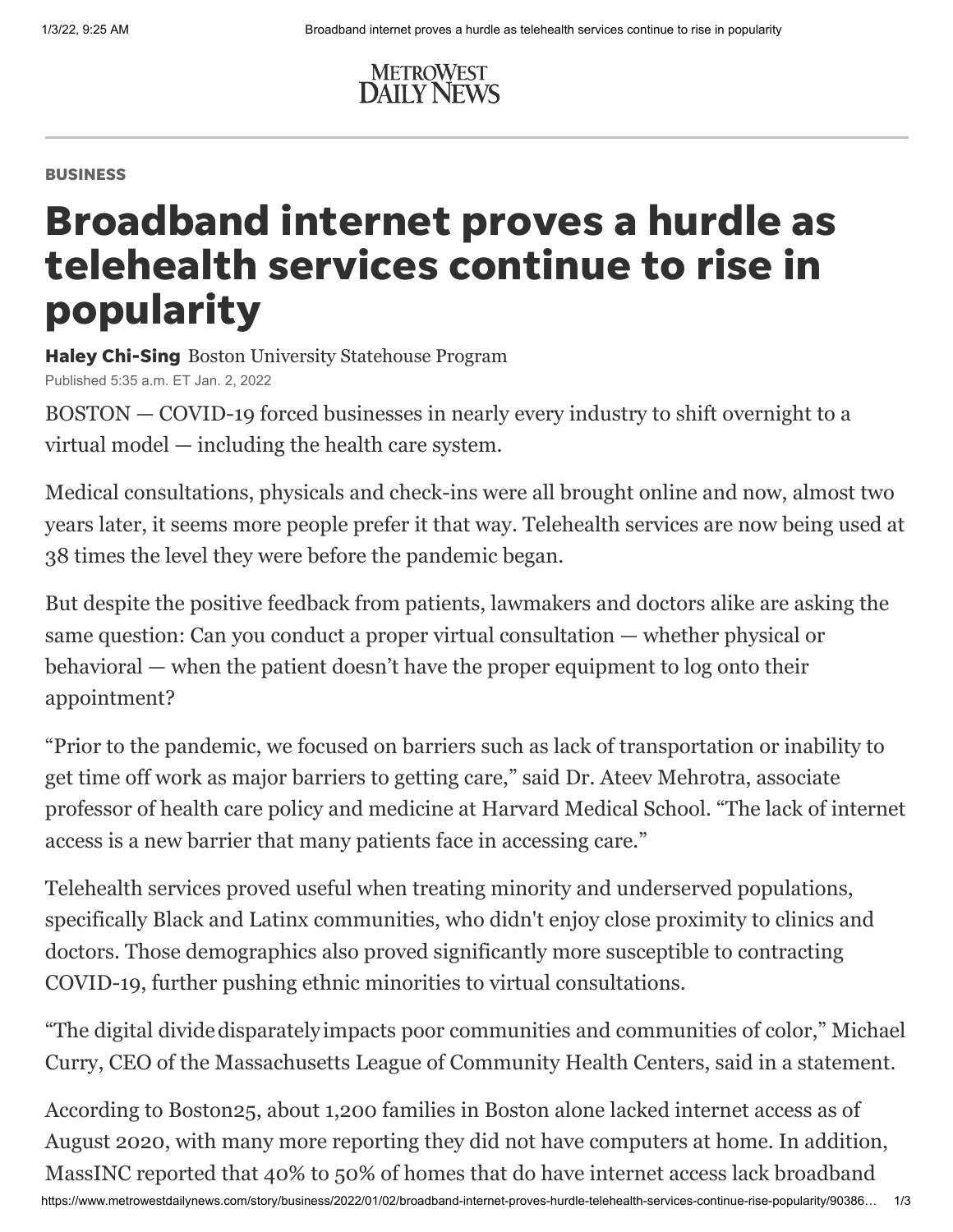service. Without fundamentals like computers and proper internet access, neither the doctor nor the patient can make an appointment.

As the digital divide becomes more apparent, state lawmakers are looking for ways to support lower-income residents with proposals to expand broadband internet.

"Researchers have found broadband internet access to be a social determination of health," said state Rep. Danillo Sena, D-Acton. "And then it has become even more obvious or more important with the pandemic and with COVID."

Sena is a big proponent of petitioning for a formal investigation into the relationship between broadband internet and public health care services in Massachusetts. Sena said the bill's first steps would include funding for public housing, through which tenants would be guaranteed broadband access throughout the building.

"Access to broadband or access to internet and Wi-Fi became more of a right and not a privilege," Sena said. "That's why we've filed this bill, because it's so important that people have access to Wi-Fi."

On a broader scale, the states Senate passed the Patients First Act in 2020 as a means to ensure all state residents get proper health care access and services. Since then, Senate President Karen Spilka, D-Ashland, has made it a priority to ensure all Massachusetts residents have equitable telehealth access, including broadband internet.

"Part of what (Gov. Charlie Baker and the Senate) talk about is contacting and being in touch with communities across the state that either have strong broadband access or lack it," Spilka said. "And the state, I think as a whole, has made a conscious effort to try to help communities in different areas of the state to increase their access and have it on a more reliable basis."

According to Spilka, the Senate has bolstered funding from the federal American Rescue Plan Act via various bills and proposals to expand internet access to lower socioeconomic demographics. ARPA funding has also been in the works to provide financial assistance to residents who cannot afford to pay internet fees.

"We need to just redouble our efforts to make sure that every ZIP code of Massachusetts has strong reliable access to broadband and the internet, and is able to connect," Spilka said.

Likewise, private entities, including the Massachusetts Health and Hospital Association, are also working toward overcoming the digital obstacle by seeking partnerships with state

https://www.metrowestdailynews.com/story/business/2022/01/02/broadband-internet-proves-hurdle-telehealth-services-continue-rise-popularity/90386… 2/3